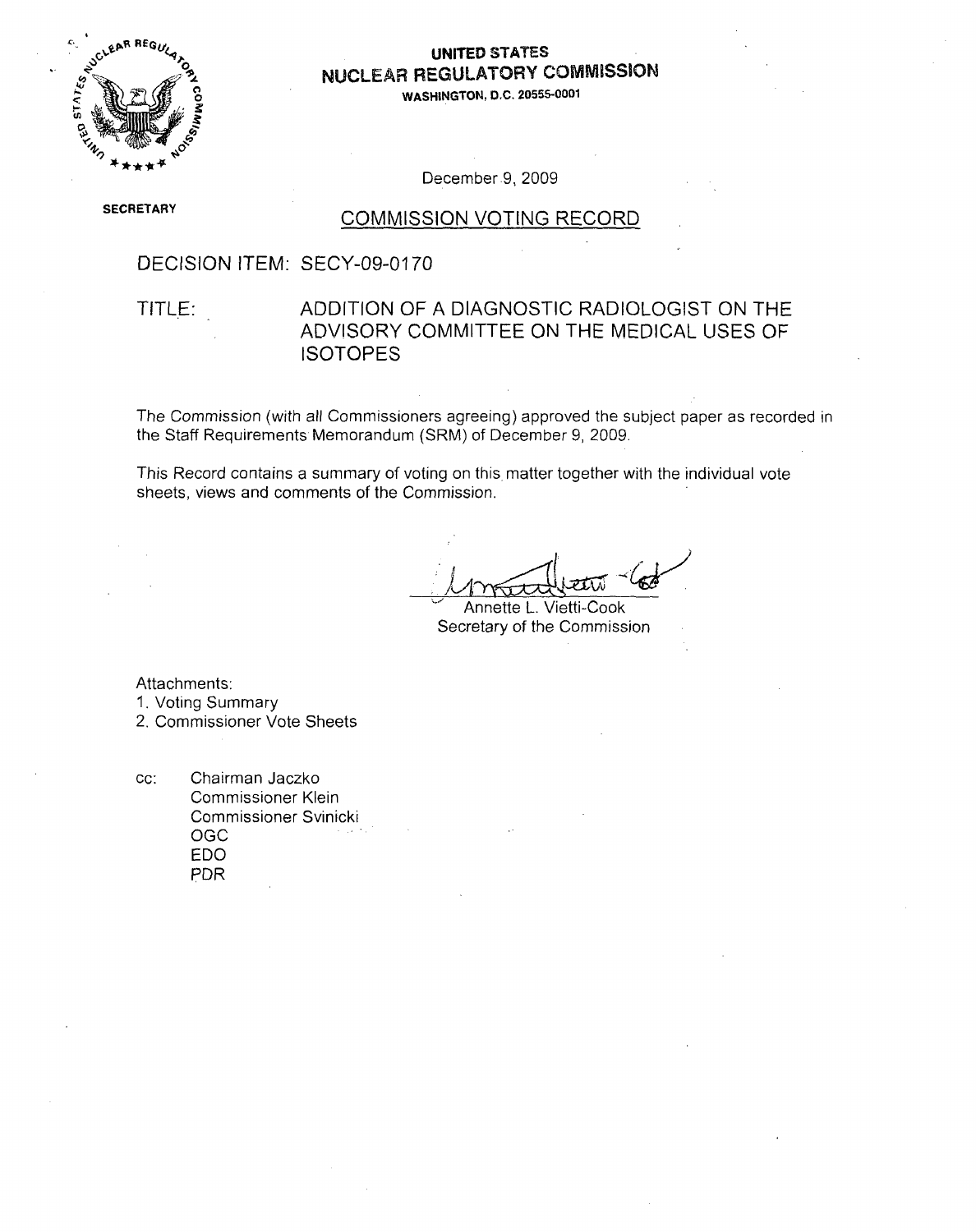### VOTING SUMMARY - SECY-09-0170

### RECORDED VOTES

|                       | <b>NOT</b><br>APRVD DISAPRVD ABSTAIN PARTICIP COMMENTS DATE |         |
|-----------------------|-------------------------------------------------------------|---------|
| CHRM. JACZKO          |                                                             | 12/3/09 |
| <b>COMR. KLEIN</b>    | X                                                           | 12/8/09 |
| <b>COMR. SVINICKI</b> |                                                             | 12/4/09 |

### COMMENT RESOLUTION

In their vote sheets, all Commissioners approved the staffs recommendation as reflected in the SRM issued on December 9, 2009.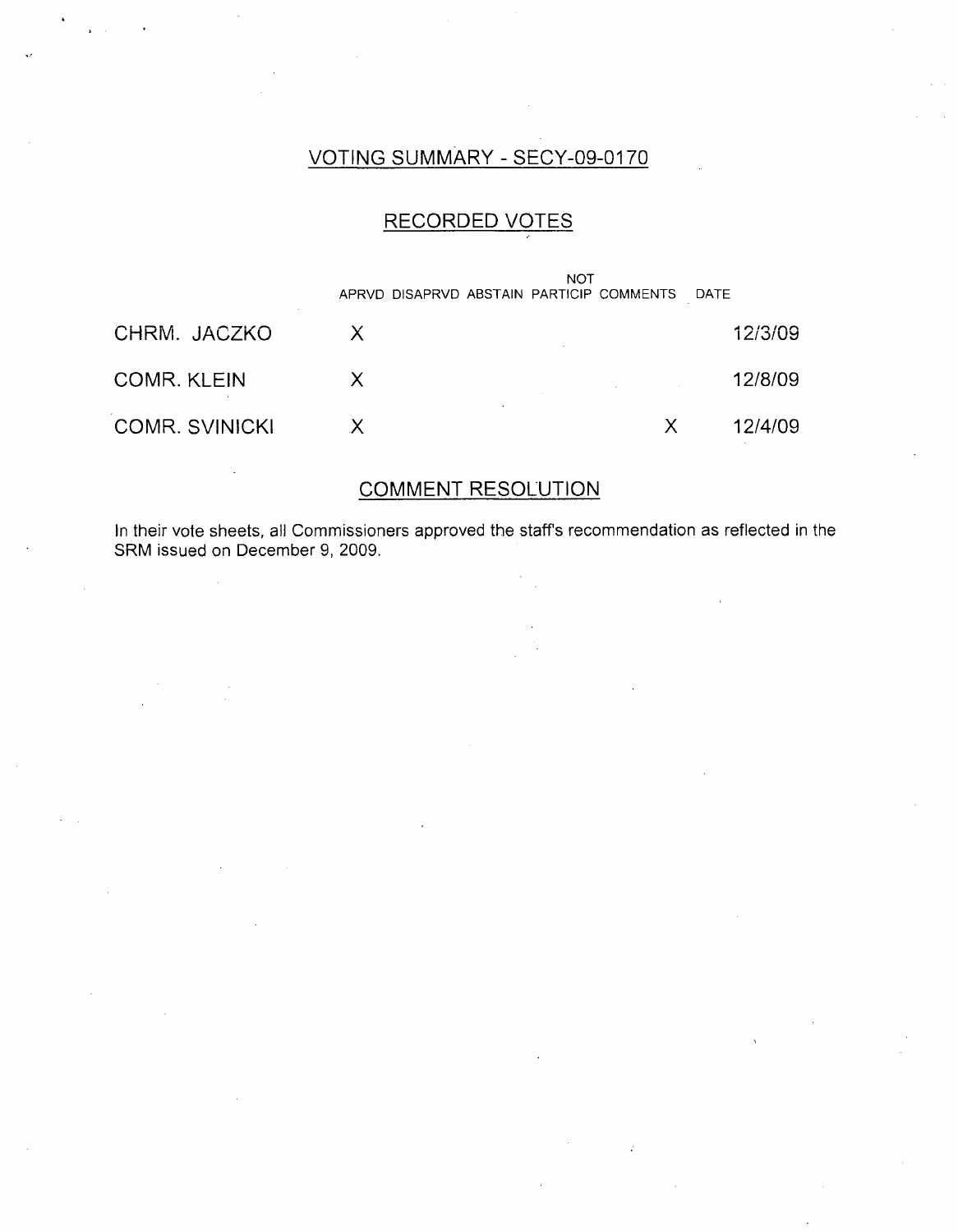# NOTATION VOTE

 $\ddot{\phantom{a}}$ 

# RESPONSE SHEET

| TO:               | <b>Annette Vietti-Cook, Secretary</b>                                                                               |
|-------------------|---------------------------------------------------------------------------------------------------------------------|
| <b>FROM:</b>      | <b>CHAIRMAN JACZKO</b>                                                                                              |
| <b>SUBJECT:</b>   | SECY-09-0170 - ADDITION OF A DIAGNOSTIC<br>RADIOLOGIST ON THE ADVISORY COMMITTEE ON<br>THE MEDICAL USES OF ISOTOPES |
|                   | Approved X Disapproved Abstain                                                                                      |
| Not Participating |                                                                                                                     |
|                   | COMMENTS: Below __ Attached __ None X                                                                               |
|                   |                                                                                                                     |
|                   |                                                                                                                     |
|                   | <b>SIGNATURE</b>                                                                                                    |
|                   |                                                                                                                     |
|                   | <b>DATE</b>                                                                                                         |
|                   | Entered on "STARS" Yes x No                                                                                         |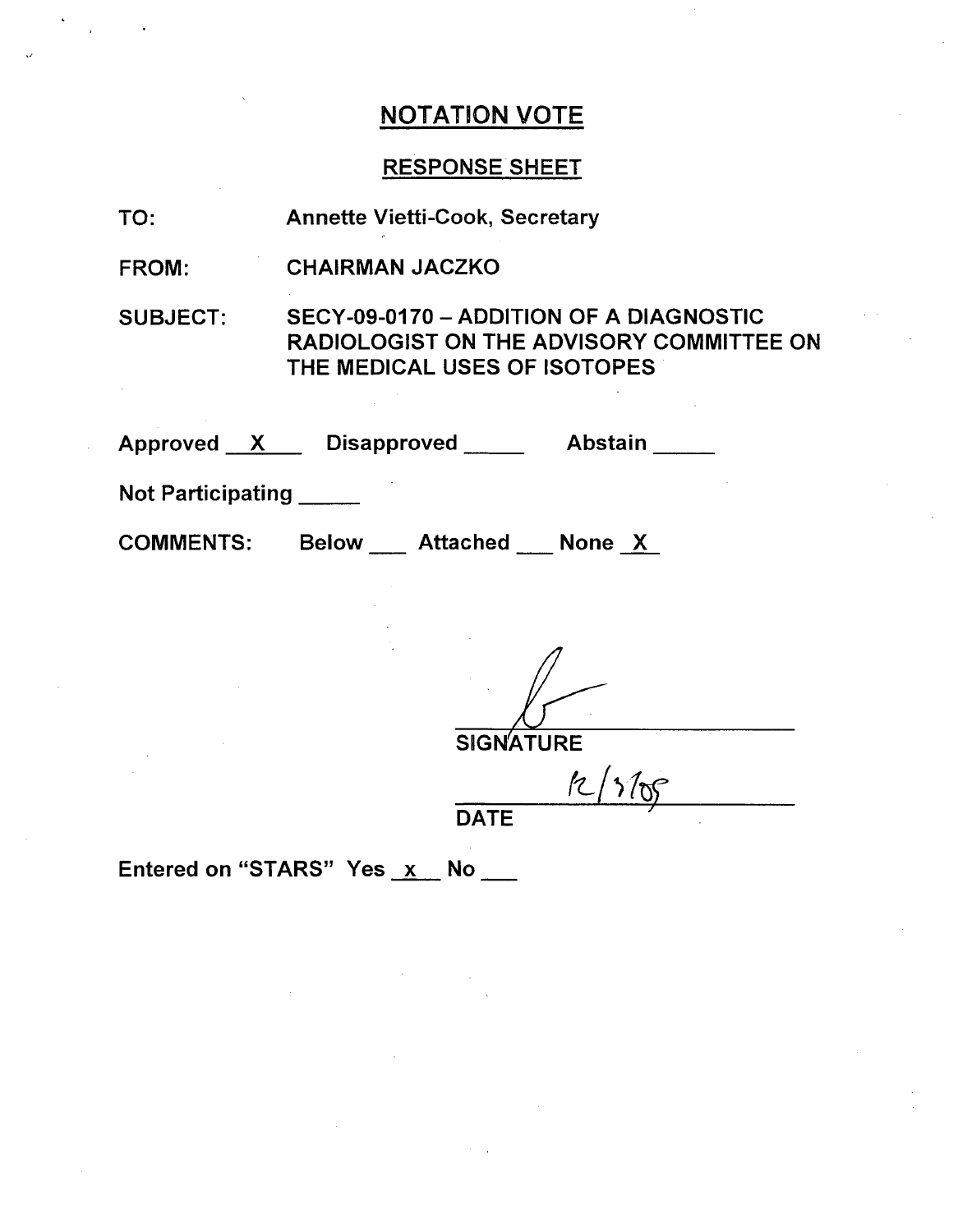## NOTATION VOTE

## RESPONSE SHEET

| TO:                                            | <b>Annette Vietti-Cook, Secretary</b>                                                                                      |
|------------------------------------------------|----------------------------------------------------------------------------------------------------------------------------|
| FROM:                                          | <b>Commissioner Klein</b>                                                                                                  |
| <b>SUBJECT:</b>                                | SECY-09-0170 - ADDITION OF A DIAGNOSTIC<br><b>RADIOLOGIST ON THE ADVISORY COMMITTEE ON</b><br>THE MEDICAL USES OF ISOTOPES |
| $\bm{\mathsf{Approved}} \quad \bm{\mathsf{X}}$ | Disapproved Abstain                                                                                                        |
| <b>Not Participating</b>                       |                                                                                                                            |
| <b>COMMENTS:</b>                               | Below Attached None X                                                                                                      |

 $\overline{\phantom{a}}$ Mle

**SIGNATURE** 

12/ **T'/2009** DATE

 $\mathbf{I}$ 

Entered on "STARS" Yes  $X$  No \_\_

 $\bar{\beta}$